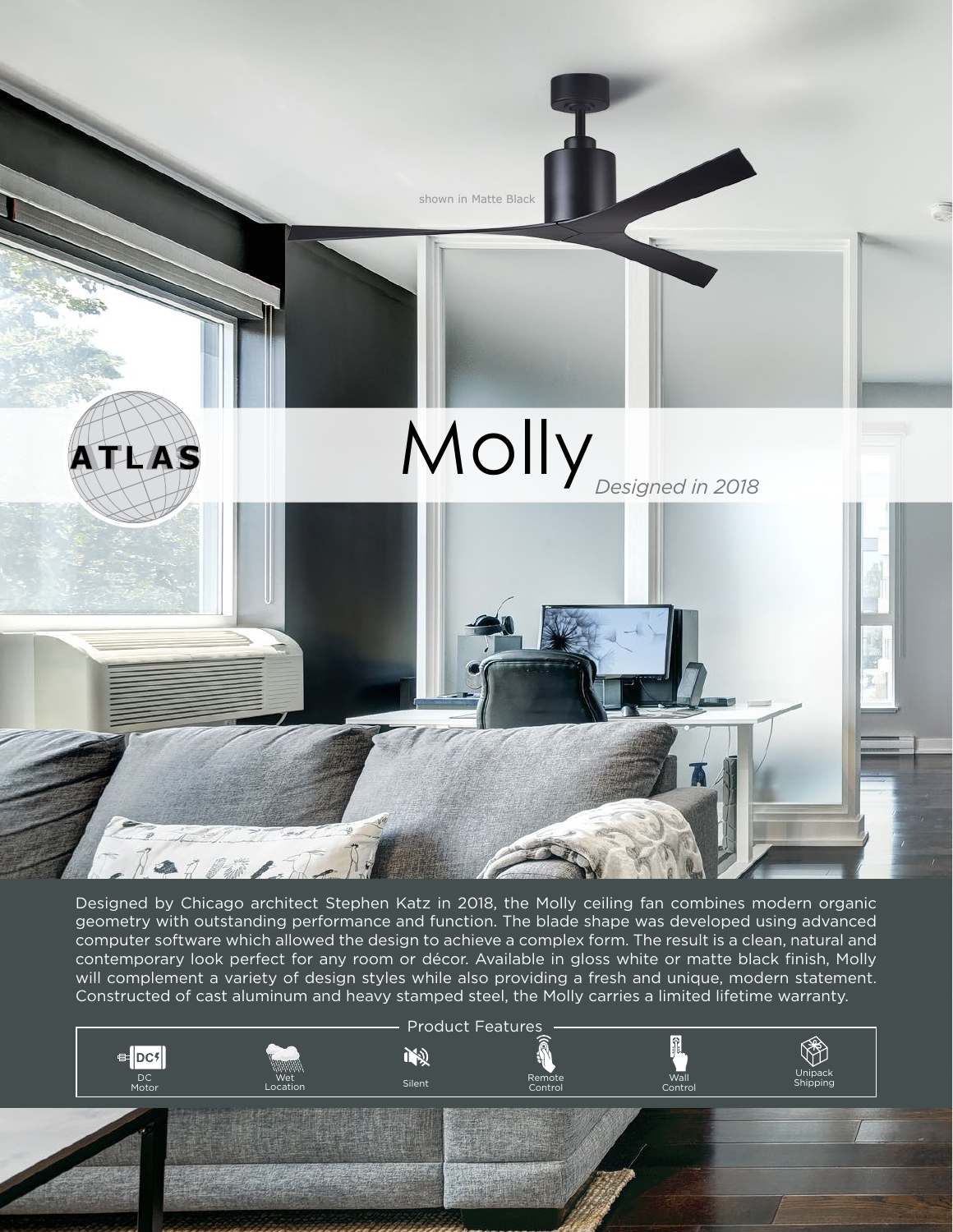

| <b>MOLLY</b>                                         |                                                                                                                      |          |  |
|------------------------------------------------------|----------------------------------------------------------------------------------------------------------------------|----------|--|
| <b>FINISH AND BLADE OPTIONS</b>                      |                                                                                                                      |          |  |
| SKU#                                                 | MK-XX<br>(Model+Finish)                                                                                              |          |  |
| Standard<br>Finishes                                 | Gloss White<br>Matte Black                                                                                           | wн<br>вĸ |  |
| <b>TECHNICAL SPECS</b>                               |                                                                                                                      |          |  |
| <b>Fan Diameter</b>                                  | 56 inches / 142 cm                                                                                                   |          |  |
| <b>Blade Material</b>                                | <b>ABS</b>                                                                                                           |          |  |
| Overall Drop                                         | 12 inches / 30 cm + downrod length                                                                                   |          |  |
| Fan Weight                                           | $17$ lbs                                                                                                             |          |  |
| Voltage                                              | 110 (Please contact us for 220V)                                                                                     |          |  |
| Motor Type                                           | DC.                                                                                                                  |          |  |
| Downrods Lengths<br>Field cuttable, non-<br>threaded | inches: 5, 10, 20, 30, 48, 72<br>centimeters: 13, 25, 51, 76, 122, 183                                               |          |  |
| Downrod Diameter                                     | 1 inch                                                                                                               |          |  |
| Environment                                          | Wet locations for all finishes<br>All weather blade system.<br>Neither coastal, saltwater nor<br>chlorine compatible |          |  |
| Ambience                                             | Silent                                                                                                               |          |  |
| Safety Certification                                 | ETL / CETL                                                                                                           |          |  |
| Warranty                                             | Limited Lifetime                                                                                                     |          |  |

| NEW JAN 21, 2020 DOE MOTOR EFFICIENCY DATA                |                                                                                   |  |  |
|-----------------------------------------------------------|-----------------------------------------------------------------------------------|--|--|
| RPM (Low / High)                                          | 49 / 116                                                                          |  |  |
| CFM (Low / High)                                          | 1556 / 3530                                                                       |  |  |
| Watts (High)                                              | 29.96                                                                             |  |  |
| CFM/Watt (High)                                           | 126                                                                               |  |  |
| Blade Pitch                                               | $45^\circ$                                                                        |  |  |
| <b>STANDARD EQUIPMENT</b>                                 |                                                                                   |  |  |
| One downrod of 10 inches / 25 cm                          |                                                                                   |  |  |
| Vaulted ceiling canopy for up to 30°                      |                                                                                   |  |  |
| <b>Black 6-speed RF</b><br>remote control<br>with reverse | (1)<br>White wireless<br>Decora-style,<br>6-speed, wall<br>control<br>$\circledR$ |  |  |
| NOTE: Only compatible with included controllers.          |                                                                                   |  |  |